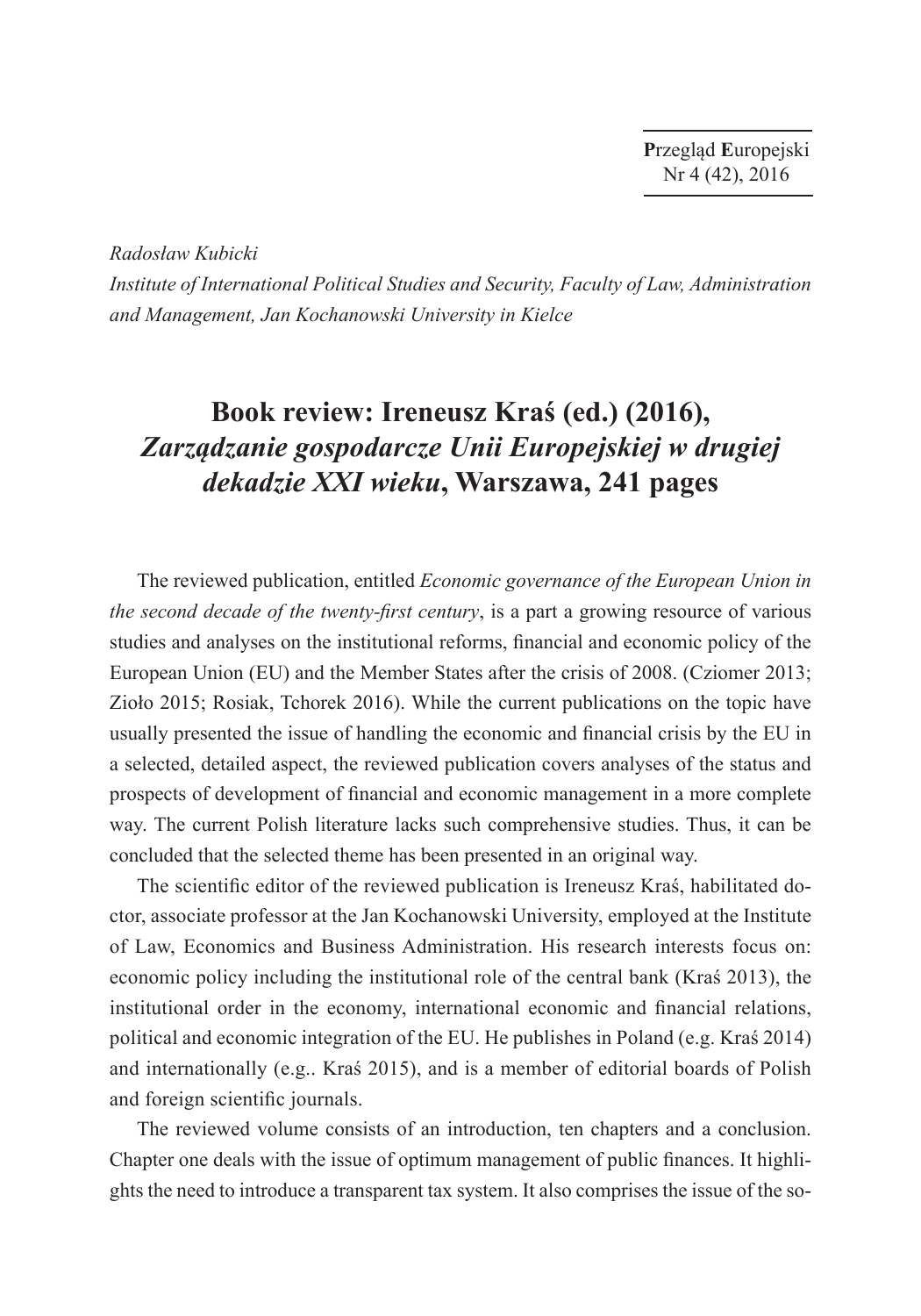-called economic patriotism. The author of this chapter is Maciej Walkowski, professor at the Adam Mickiewicz University in Poznan.

The authors of chapter two are doctor Paweł Samecki – member of the Board of the Polish National Bank and Małgorzata Potocka – a PhD student at the Warsaw School of Economics. Their paper presents the contemporary trends in the development of the factors affecting the competitiveness of economies. It also gives an assessment of the impact of the European model of economic governance on the competitiveness of the economies of the Member States.

Chapter three presents institutional solutions introduced into macroeconomic policy of the EU and its member states. It highlights the special position of the central banks. The author of this chapter is Ireneusz Kraś.

Chapters: four, five, six and ten directly relate to the Eurozone. Their authors are successively Piotr Misztal, professor at the Jan Kochanowski University, Radosław Kupczyk, Paweł Turczyński, both from the University of Wrocław, and Rafał Szymanowski – PhD student at the Adam Mickiewicz University in Poznan. The chapters describe the causes of the crisis, the current state and prospects of the Eurozone. The mechanisms stabilising the euro area, including the Fiscal Pact, have been presented. The decisive role of the so-called European troika (European Commission, European Central Bank, and the International Monetary Fund) as well as the politically and economically strongest EU Member States (Germany and France), involved in resolving the crisis in the euro zone, have been pointed out. German vision of the development of the euro zone has been analysed and proposals for its further reforms have been put forward.

Chapter seven presents issues related to the approach of international institutions and the EU to financial regulations. The determinants of the EU participation in global financial regulation have been indicated. The author of this chapter is Marek Rewizorski, doctor habilitated of the University of Gdańsk.

The next chapter outlines the main problems of regional development of the European Union and the causes and ways to assess them. It also presents the evolution of EU regional policy from its beginnings until the new financial perspective for 2014–2020. This chapter has been written by doctor Aneta Kosztowniak of the Kazimierz Pułaski Technical University in Radom.

Chapter nine describes the origins and role of the reform of the deposit guarantee scheme in the context of financial security. It emphasises the need for institutional monitoring of financial condition and liquidity of the banking sector. However, this may cause an increase in the level of responsibility or co-responsibility of the state for crises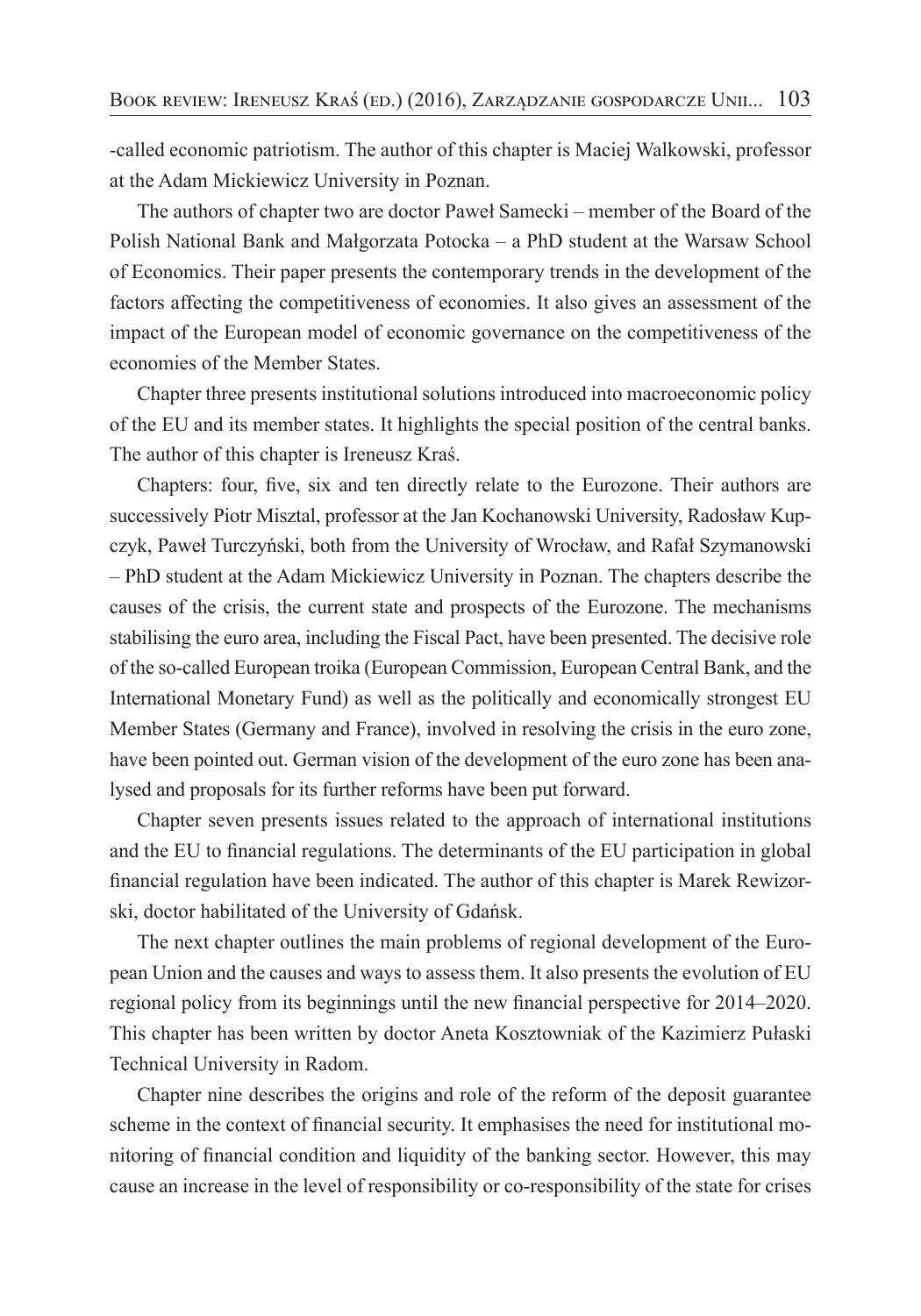and the need for central bank intervention and involvement of public funds to support various types of financial institutions. The author of this chapter is a PhD student of the Warsaw School of Economics – Olga Dzilińska-Pietrzak.

In addition to a description of the research methodology, the introduction specifies the main and the detailed objective of the work. The publication also contains a concluding chapter, which quite rarely can be found in collective works, although this should be a common practice. The scientific editor has provided the summary of the whole work and has critically observed that the intended purpose of the publication has not been fully achieved. He has also emphasised the need for further research, in order to show the more complete institutional arrangements and actions which have been taken in connection with the resulting problems in the financial management of the EU during the recent economic crisis. At the same time, he has, inter alia, pointed to the necessity to analyse the impact of a banking union on the functioning of the banking system in the EU and the possible consequences of the creation of a common budget for the Eurozone (p. 240). Overall, the structure of the work satisfies its objectives.

The selection of the authors by the scientific editor also deserves recognition since the core contributors to the publication are professors specialising in particular subjects, who provide high substantive value of the work. This group is also complemented by professionals working in financial institutions. This choice of authors was appropriate and determines the great value of the study. Only the order of chapters can be questioned. For example, it seems that the chapters four, five and six should be located immediately before chapter ten.

It should also be noted that the theme considered in the reviewed work is not only important, but also topical. New institutional arrangements and actions taken in the European Union after the outbreak of the financial and economic crisis of 2008 still arouse some controversy. New proposals for further reforms of the EU economic governance are constantly put forward. The reviewed publication meets the demand from the scientific community and is an important contribution to the research area. Therefore, it is fully worth recommending.

## **References**

CZIOMER Erhard (2013), *Rola Niemiec w kryzysie strefy euro po 2009 roku*, Kraków. KRAŚ Ireneusz (2013), *Rola Narodowego Banku Polskiego w polityce gospodarczej Polski w latach 1997-2010*, Częstochowa.